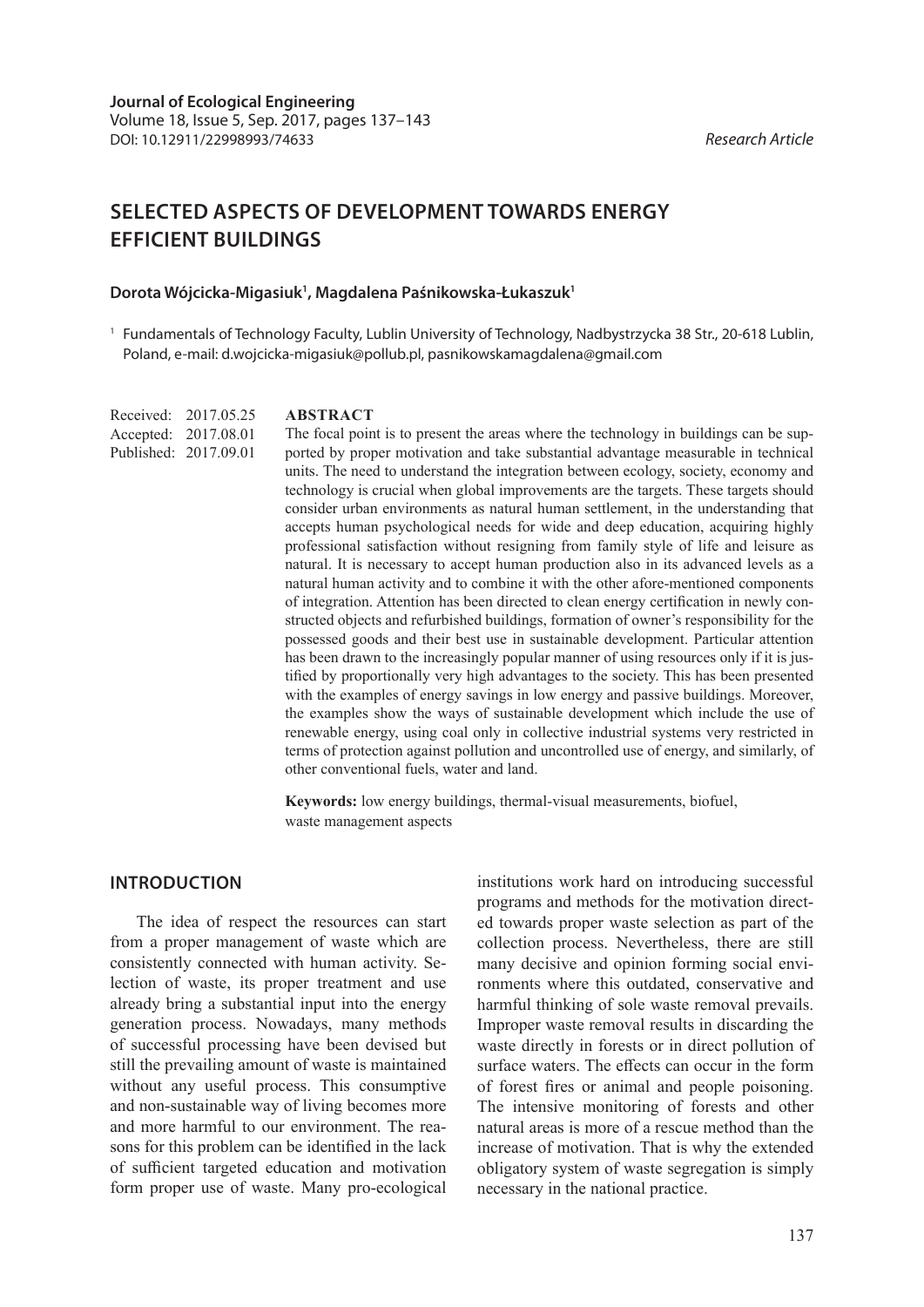Respect to the resources is extended into energy availability and its preservation. This particular problem is distinctly the most important in buildings. Scientific recognition of this area has already been substantial but is still increasing considering the fact that new materials for construction, insulation, systems and even decorations are still being developed worldwide. Some directions of applied developments have been indicated by means of required certificates of energy efficiency in new and modernized buildings.

Energy saving undertakings are motivated not just by the energy saving but mostly by the total aspects of integrated ecology in sustainable development of humanity. Putting it into practice takes place in every small scale renovation or attempt towards the reduction of energy use, recycling of materials, creating employment opportunities, land preservation, total environment protection and improvement of social living conditions which can be understood very broadly.

It is comparatively easy to estimate the health damage caused by smoking cigarettes to smoker's family, but it is more difficult to indicate the effect on district inhabitants where waste is combusted in small household fireplaces or even in boilers fired with briquettes or chopped wood. This low emission can be smelled even in the radius of a kilometer from the spot. The ignorance of physics together with the ignorance of the environment may lead to detrimental effects– let us recall the famous London smog poisoning cases in 1952 or more recent smog in Kraków in 2015 [Wójcicka-Migasiuk, 2016].

#### **RESPECT TO THE RESOURCES**

German legislative system proves the estimation that about 60% of raw materials can be retrieved from proper waste treatment and its effective application. Such European countries as Kosovo, Montenegro, Liechtenstein, Cyprus and Malta produce the least amount of waste in relation to their population; tens of tons are produced by Czech, Estonia, Denmark, Slovakia and Ireland; about two hundred thousand of tons are produced by Poland, Italy, Sweden and Bulgaria; then Romania, Great Britain, France and Germany form the total European amount of 2.6 mln tons yearly.

Pro-ecological behavior serves well for the national economy and enables to implement energy saving technologies in practice. For example, the most common segregation into 3 fractions i.e.: dry, mixed and green by inhabitants, is time and cost effective, assuming that the first phase is accurate and totally effective. This proper fostering also enables the implementation of recycling processes, which can be mentioned on the example of polyethylene terephthalate. The first separation, carried out by enterprises, consists in the separation of white transparent material from blue or green dyed one. Then, granulate is generated as the raw material for the secondary production of new packaging, building insulation panels or fabrics.

The amount of energy savings from plastic recycling estimated from 1 t of raw material amounts to  $5774$  kWh or  $2.5 \, 10^3$  l of natural oil and waste volume reduction of 22 sq. m. Another example is the secondary use of glass material in the form of fibers, foam glass and new cast. The idea of up-cycling is the new path of old household methods when things are given a new life after a renovation process or serve as an element with a new application. This is a very creative way of thinking connected with new methods of education when young people are fostered to figure out new forms and uses for waste elements of e.g. furniture, decorations, fabrics and all types of manufactured products, which develops early understanding of being sustainable. The last stage of using worn materials and products is incineration. This area is, in turn, an intermediate between waste treatment treated as alternative fuel and energy production. Calorific values are attractive economically and they can be listed as follows: plastics  $-40-60$  MJ/kg; spent oils  $-40$ MJ/kg; chlorinated hydrocarbons – 27 MJ/kg; spent tires – 29.2 MJ/kg; municipal waste –  $7-10$ MJ/kg [Waste Statistics, 2016; Walendziewski et al, 2007].

As a research field, the incineration has already been widely investigated. It is now rather a sociological problem to solve the smooth incorporation of incineration plants into the general economy of energy supply systems for housing estates and city centers.

## **ENERGY ORIENTED MODERNIZATION IN BUILDINGS**

Special attention is put to the thermal tests that can be carried out without destructive boring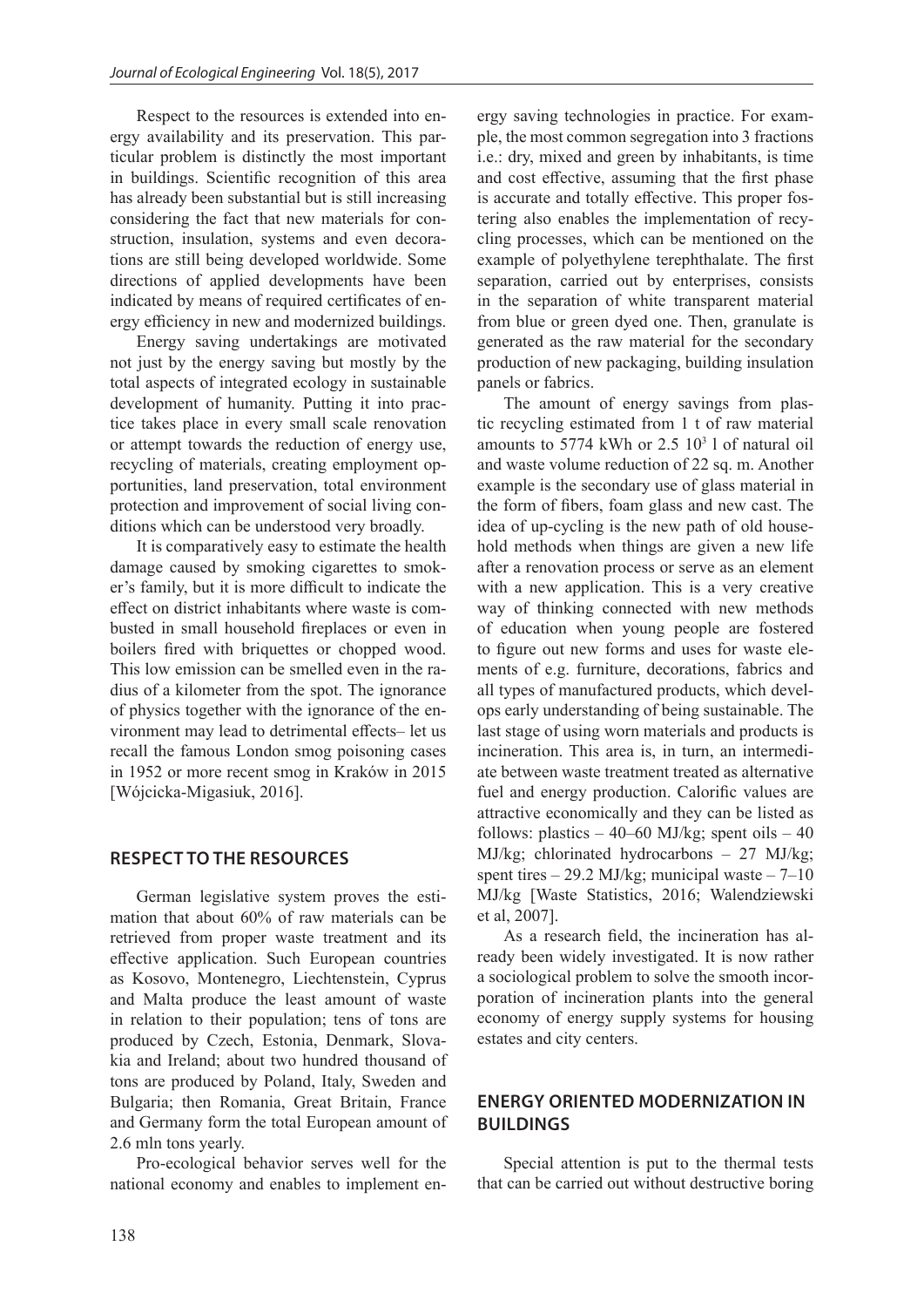or hammering, without unnecessary debris or additional chemical agents put to the structures, i.e. thermal visual measurements. Although the construction sector uses energy for various purposes, heating is the one that uses the most substantial part of it, up to 60%. The tests can be carried out according to the European standards based on EN 13187:1998, describing the qualitative method of investigating thermal waste by means of thermographic method. In general, these tests should be performed during the heating seasons, either inside or outside a particular compartment in the interior and the exterior of the investigated building, considering climate and atmospheric parameters, physics of tested elements and their surrounding, especially surfaces [Heim and Panek, 2008].

The presented test results show frequent inappropriateness commonly occurring in housing. Sufficient information is visible in black and white image considering the brightness of shades but usually full color spectrum is subjected to research analysis as more distinct, despite some mixing of color with the photographic image of a measured spot.

The example presented in Fig.1 shows the one of the most useful measuring techniques when the surface can reveal a hidden image of thermal flux leakage. This occurs in a historical building where the technical documentation of subsequent refurbishing and repairs is missing and thus the reliable information has been lost even within the lifespan of one generation, because the owners and administrators change quite frequently. The bright area proves the former existence of a door between the two windows. The interior has its floor comparatively low in relation to the land surface and the cold drafts from the exterior definitely must have been unbearable to the inhabitants. Moreover, the interface between the ground and the building was not perfectly insulated due to time wear or just at manufacture. Moisture and cold definitely led the owners to make the decision remove and brick the door. The standard photo does not reveal this change because subsequent layers of plaster and paint successfully covered the wall very evenly. The brightness and the size of the area shows that the leakage of heat amount is comparable to the flux from the windows which distinctly proves that the indicated wall area needs new insulation and new finishing coating on both sides.

The next example is presented in Fig. 2, where the thermo-graphic image is taken from the interior. This figure shows typical years of neglect occurring in buildings. The wide dark lines of the ceiling show temperature difference about 10 degrees between the bright warmer surface. The vertical wall fragment is also quite cold in comparison to the main part of the ceiling. This is not a W70 panel housing construction (which could indicate a gap between panels), thus there is the evidence of poorinsulation beyond the scaffolding anchor. Moreover, there is a bright tiny pipeline over the window – this is a bleeding system for radiators. Its surface temperature however, proves it works well but should be covered anyway to avoid additional heat loss. The modernization in this room is just the matter of time and these images helped to make the decision.

Fig. 3. presents another example taken from the same historical object but emphasize the statement that the measurement taken by thermographic image can be valuable as a measurement, not only for the detection of faults. It presents the actual temperature values and indicates the spots of the highest temperature measured on the pipeline surface. If necessary, determining the temperatureof the fluid can be a matter of calcu-





**Fig. 1**. Undocumented historical object **Fig. 2**. Common housing thermal waste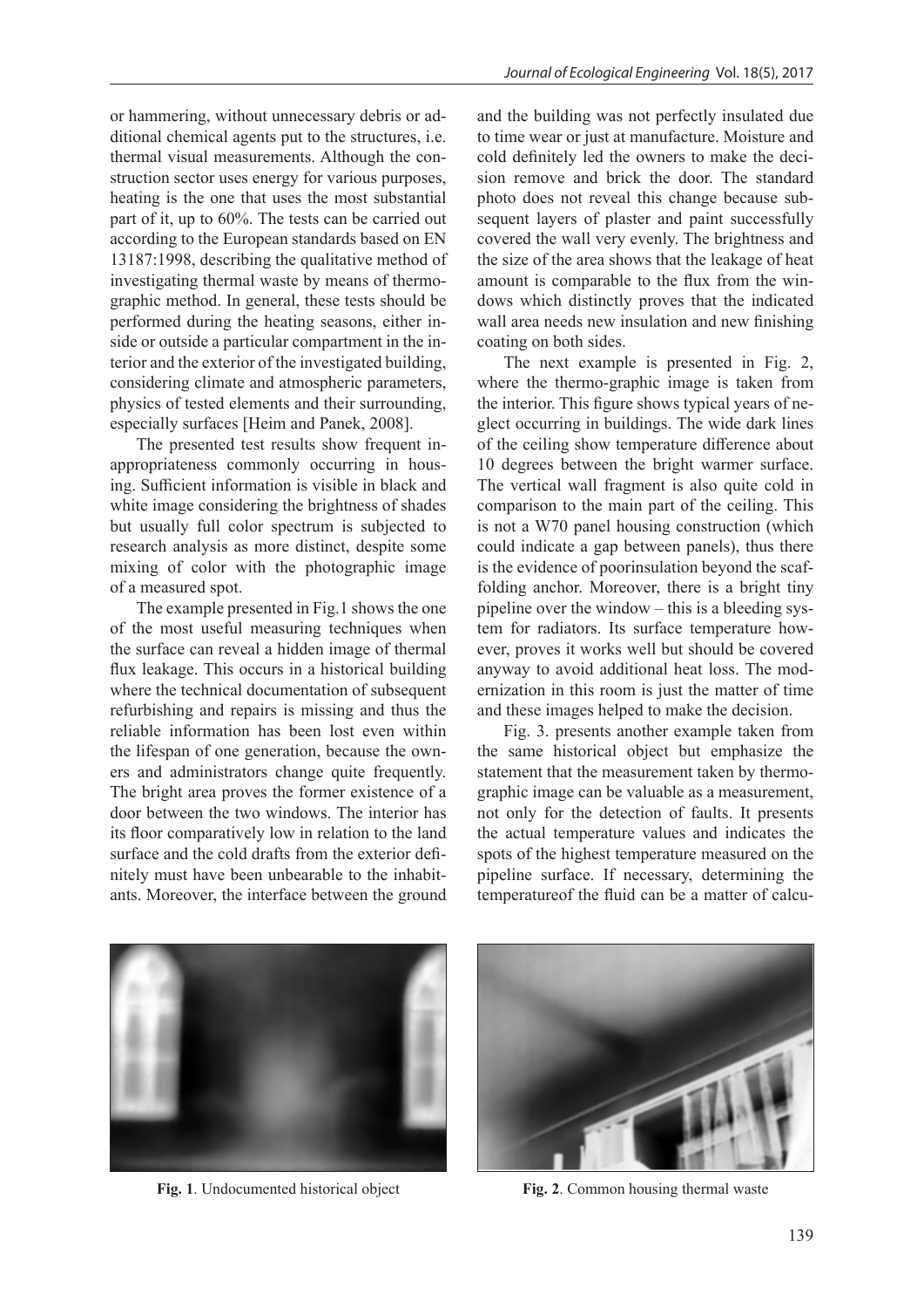

**Fig. 3**. Thermo-visual example of registered flow of energy in buildings

lation. It is visible that these particular calculations are correct  $(32^{\circ}C)$ , despite the insulation is missing. What is incorrect is temperature on the wall, which is about  $13^{\circ}$ C in different spots. This should be about  $20^{\circ}$ C, assuming close to the room temperature. Obviously, the lower temperature in the pipeline and the radiators (which are not visible in this image) makes that this correct value cannot be reached at the registered temperature of radiator's supply. The outflow of heat from this poorly insulated room is definitely too high [Berge 2009; Urzędowski and Wójcicka-Migasiuk, 2015; Wójcicka-Migasiuk, 2016].

Figure 4 presents a thermometry report generated form FLIR software. The report contains ambient parameters and geolocations. Another example of building motivated modernization can be presented in Fig. 5. It is actually the construction made of W70 panels. The view presents the

| 7,0<br>Sp1<br>$\pm$<br>$-1.3$<br>FLIR0306.jpg<br>FLIR T440bx (incl<br>62110065<br>FLIR0306.jpg<br>FLIR T440bx (in<br>62110065<br>W<br>$^{\circ}$ C<br><b>Measurements</b><br>5.4<br>Sp1<br>Parameters<br>0.85<br>Emissivity<br>20 °C<br>Refl. temp.<br>Distance<br>1 <sub>m</sub><br>0 °C<br>Atmospheric temp.<br>20 °C<br>Ext. optics temp.<br>Ext. optics trans.<br>1<br>50 %<br>Relative humidity<br>Geolocation |  |         | ۰c     |  |  |
|---------------------------------------------------------------------------------------------------------------------------------------------------------------------------------------------------------------------------------------------------------------------------------------------------------------------------------------------------------------------------------------------------------------------|--|---------|--------|--|--|
|                                                                                                                                                                                                                                                                                                                                                                                                                     |  |         |        |  |  |
|                                                                                                                                                                                                                                                                                                                                                                                                                     |  |         |        |  |  |
|                                                                                                                                                                                                                                                                                                                                                                                                                     |  |         |        |  |  |
|                                                                                                                                                                                                                                                                                                                                                                                                                     |  |         |        |  |  |
|                                                                                                                                                                                                                                                                                                                                                                                                                     |  |         |        |  |  |
|                                                                                                                                                                                                                                                                                                                                                                                                                     |  |         |        |  |  |
|                                                                                                                                                                                                                                                                                                                                                                                                                     |  |         |        |  |  |
|                                                                                                                                                                                                                                                                                                                                                                                                                     |  |         |        |  |  |
|                                                                                                                                                                                                                                                                                                                                                                                                                     |  |         |        |  |  |
|                                                                                                                                                                                                                                                                                                                                                                                                                     |  |         |        |  |  |
|                                                                                                                                                                                                                                                                                                                                                                                                                     |  |         |        |  |  |
|                                                                                                                                                                                                                                                                                                                                                                                                                     |  |         |        |  |  |
|                                                                                                                                                                                                                                                                                                                                                                                                                     |  |         |        |  |  |
|                                                                                                                                                                                                                                                                                                                                                                                                                     |  |         |        |  |  |
|                                                                                                                                                                                                                                                                                                                                                                                                                     |  | Compass | 186° S |  |  |

**Fig. 4**. Report from FLIR software

northern façade where the first step of planning is to remove most of the windows and apply thick insulation assuming the appropriate internal arrangement in the building. In such case, concrete characterized by conduction about 0.1 W/mK – available in European markets – is suggested. Total improvements include water and frost resistant plaster, polystyrene panels, application of floor heating with substantial heating renovation, including pipelines and units. The estimative range of heat demand reduction with standard methods and efficient energy conversion units is 70%. The advantages of renovation versus total demolition and new construction also assume the possibility to perform some of the work gradually, with no need for high initial investments and the chance to avoid substantial long-term loans. The choice is also supported by the local cost of land.

Correct planning of modernization usually starts without specialists and the first steps and decisions are taken up by the users who often do not have even a basic knowledge on energy efficiency or investment cost justification. Rational planning occurs when it is a logic process starting from facts or knowledge. There is also a common sense forecasting based on popular conviction and well-known experience. This happens to be successful only when the experience is repeatable or a phenomenon very well-known. In other cases, it is more effective to draw on scientific forecasting and scientific methods formulated on the basis of combined analytical calculations and statistics. When building modernization is planned, the first data base should contain the climatic parameters, especially when energy passiveness is to be the direction of planning. This may not be achieved in total, but all enterprises which have this purpose in the foundation whenever the modernization is planned to a particular building or to a district, should consider the two dominating air masses, i.e. the polar one and the polar-continental one. The first is rather dominating in the form of polar-sea air from the West (60–66% within a year) and the polar-continental air from the East (24–31% a year) [Meteo, 2016]. A passive building should consider the influence of the first air mass bringing precipitation and clouds and the other one bringing the lowest temperatures in winter and highest in summer as well as dry air in both. That is why the walls incorporating any solar system should be oriented towards southwest, south or south-east but the northern walls should then have the minimum windows and can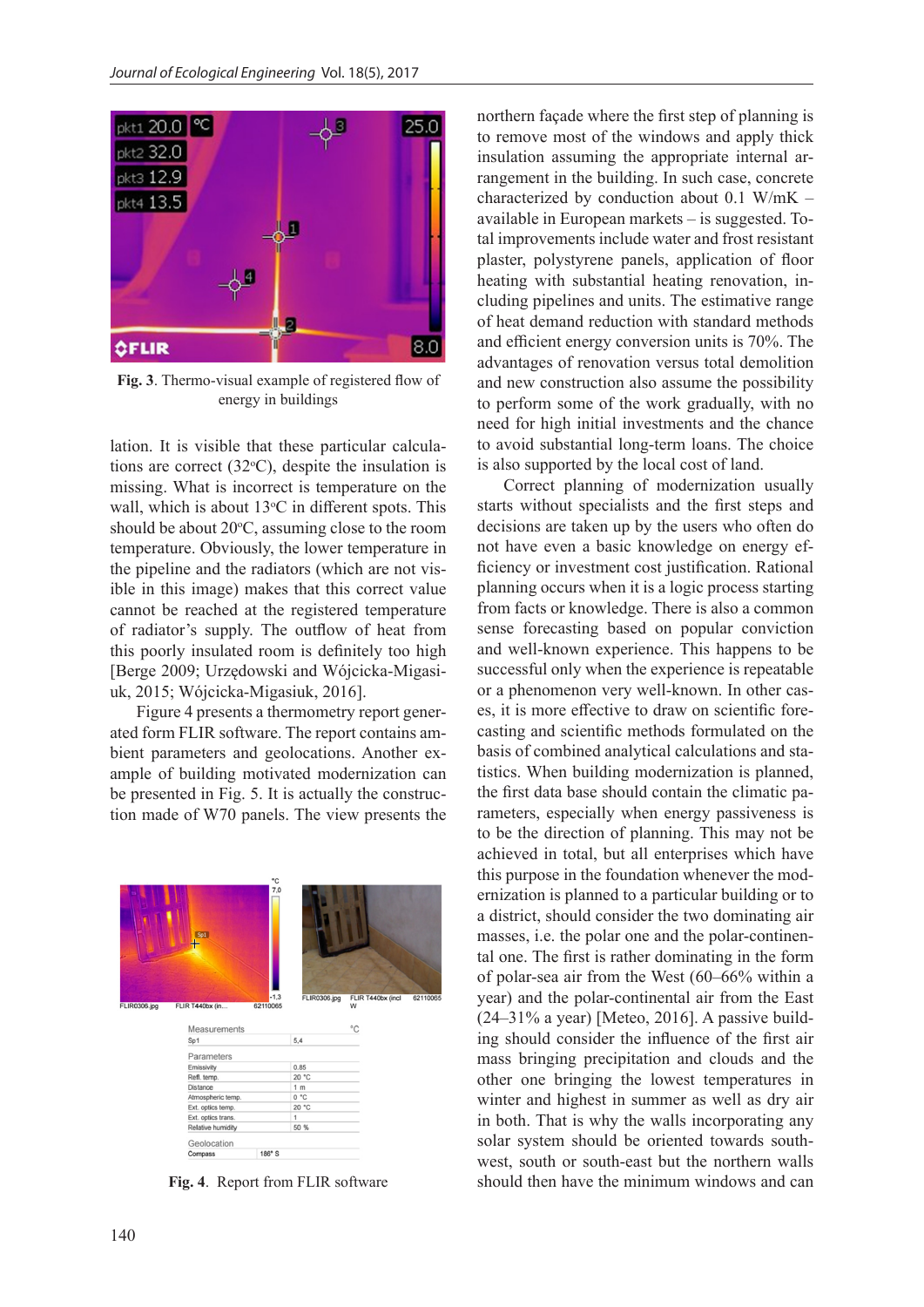

**Fig. 5**. W70 construction subjected to the described example of estimative analysis

be even incorporated in the ground. The building envelope cannot have thermal bridges assuming the limit of heat transfer coefficient established as low as for passive directed building: wall u value  $= 0.15 W/(m^2 K)$ , window u value  $= 0.8 W/(m^2 K)$ .

The other trend in energy efficiency practice is the use of renewable energy, including solar thermal energy active systems. This is only reasonable when the heat loss from the building is possibly reduced to minimal. In general, it is necessary to know not only the climatic parameters but also the land topography, wind rose, solar direct and dispersed irradiation, as well as type of surface in the surrounding, flora in neighborhood, water and air resources. Usual efficiency of a solar thermal system75–90% is relatively easy to reach in summer but in the Polish latitudes in winter, it drops to10–20% of the heat demand of hot water at domestic systems. This constitutes a good opportunity for an integrated renewable, passive directed and incorporated traditional system to allow for reduced fuel consumption and to provide uninterrupted heat supply at demand, maintaining its economy at justified level. Appropriate forecasting of demand and supply adjustment cannot be overestimated here, especially when there are large differences of both. The use of solar energy usually excludes emptying houses for summer time that occurs in family houses which is different when block of flats are considered etc. Undoubtedly, sustainable development and respect for resources require some adjustments in the life style [Urzędowski and Wójcicka-Migasiuk, 2015].

#### **REGIONAL ADJUSTMENTS**

Lublin University of Technology, where this description is formulated, is located in the region of quite high solar energy availability – global yearly radiation ranges between 90–1000 kWh/ m<sup>2</sup> when in summer it amounts to 820 kWh/m<sup>2</sup> (which is usually compared to the seaside as the most privileged solar region in Poland 880 kWh/  $m<sup>2</sup>$ ) and in winter 260 kWh/m<sup>2</sup> (seaside  $-280$ kWh/m<sup>2</sup> ). Total insolation hours in Lublin region is about 1550 hrs/a (understood as the irradiation level above 300 W/m<sup>2</sup> ). Particular distribution in months is as follows: spring III-V~5hrs, summer VI-VIII~7hrs, fall IX-XI~3.5hrs and winter XII-II~1.5 hr daily. The mean irradiation is then 10.25 MJ/m<sup>2</sup>/d and varies between 1 MJ/m<sup>2</sup>/d in December and 23 MJ/m<sup>2</sup>/d in June and July. The eastern Lublin region reaches mean annual 3800 MJ/m<sup>2</sup> . It is definitely worth incorporating solar system intensively, especially because there are communities which still supply household from propane-butane gas cylinders delivered by the variety of local enterprises and the lack of gas network is disadvantageous to life conditions and investments in a district community. The space heating in individual households and general public buildings is often supplied from small boiler rooms located inside such buildings. These boilers are fuelled with coal or firewood but it also happens quite often that waste is burnt for purpose. Boilers which enable to burn any kind of material including poisonous waste prevail in villages and many suburbs. Heating supply processes can be the source of air pollution with a negative influence on the human health and natural environment (including: carbon dioxide, sulphur dioxide, nitrogen oxides, dusts, organic pollution, hydrocarbons). The substantial emissions of this pollution results from the use of low efficiency boilers and low quality fuels e.g. lean coal of high content of sulfur and particularly polluting – burning of household waste. The stench in the air and smokes are the first and the most apparent result of the use of improper fuel, perceptible in the radius of even one kilometer from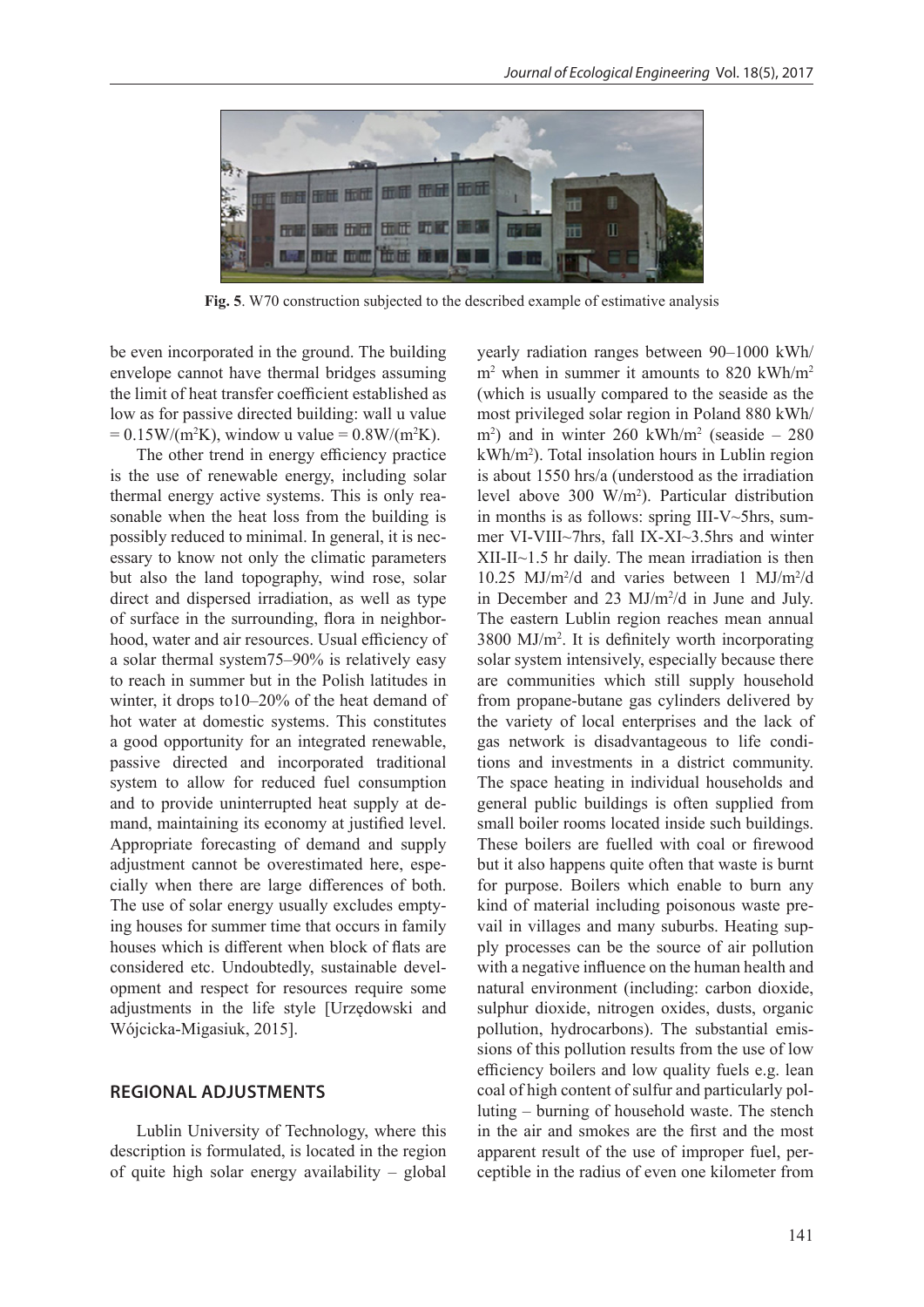the source. The sources of so-called low emissions are difficult to identify and to eliminate but they have a substantial influence on human health and the state of environment resulting in tourism development in the area. Thus, they are harmful to the local community economy too. Unfortunately, even nowadays, throwing rubbish away by the road or in a forest, and also, the disposal of waste into surface waters is still commonly socially disregarded, often by finding poor excuses [Wójcicka-Migasiuk, 2016].

The regional aspects are also very important when an integrated system combines biofuel boilers. When preservation of resources, pro-ecological life style, energy economy and efficiency are discussed, the biofuels should be considered as well. Taking advantage of this solution one can reduce the cost of heating, increase employment, use lower quality land for agricultural production and locally reduce  $CO_2$  emission. One of the aspects which are the most important to a user is not the type of a boiler but the way of storage, or the way in which the fuel is delivered to the boiler as well as the heat generation cost. Liquid and gaseous biofuels enable fully automatic boiler supply, not much different from conventional fuels. Solid fuels can significantly differ from one another and can be more laborious in application. Decisions on particular choice of fuel result, in consequence, in special constructions of boilers serving for the purpose of a chosen fuel. There can be large chambers to combust rolled straw, typical briquette hearth with gratings or pellet feed hoppers, for example. Municipal systems usually take advantage of briquettes and pellets which are produced from wooden waste from any other timber treatment at production. It is even more energetically efficient because of the low moisture content of 6–8%, in comparison to common timber of quite wide range between 20% and 60% depending on its type, storage and transport. Either pellets or briquettes are convenient at transport and loading but require packaging and special storage compartment to maintain low moisture content. Burners are fully automatic and direct feeding can be carried out mechanically.

Habitat districts can be provided with 50 kW boilers which are common in the market. The other solution could be boilers constructed for reverse combustion processes, suitable for small and medium objects, which can use chopped wood.

One of the research carried out by the authors resulted in the analysis of 3 comparative objects (called  $I^{\text{st}}$ ,  $II^{\text{nd}}$ ,  $II^{\text{rd}}$ ) built as standard energy saving buildings designed with some aspects of energy passivity. The calculated quantity and cost values of substitute fuels are presented in Table 1. The geometry of the buildings and their heat demand details can be omitted in this presentation and the comparative effect is considered.

It is visible in Table 1 that in any option, pellets are the cheapest solution in all cases but the required amounts may cause some inconvenience of storage, transport and supply to boilers. The most innovative solution in technology is a condensation boiler adapted to biofuels because of a combined heating surface with a heat exchanger, where either the combustion process or the condensation occur separately but the combustion residue is generated in a combustion chamber and the exhaust fumes can condensate without a residue. Fully automatic systems meet the requirements of biofuel use and protection against atmospheric air pollution by means of correct removal of the solid residue. Taking into consideration the cleanliness of the process – the natural gas is really the cleanest at boiler combustion, thus the cleanliness of bio-oil combustion should be rather considered in relation to total  $CO_2$  emission. The comparative objects enable authors to formulate a table of exhaust fume amounts indicating the difference between bio-oil and natural gas options [Adamski et al, 2015].

Table 2 presents the average contents of exhaust calculated for selected objects, shows the comparatively clean option for natural gas combustion but at the same time gives the image how the natural source of biofuels justifies their use in comparison to gasoil which has similar exhaust but is of fossil origin with no additional green mass production.

**Table 1**. Comparative amounts of fuels and cost per season heating of estimated objects

| Substitute fuels    | <b>Ist</b><br>kg/hr / € | $\prod$ nd<br>kg/hr / € | III <sup>rd</sup><br>kg/hr / € |  |
|---------------------|-------------------------|-------------------------|--------------------------------|--|
| Bio-Gasoil system   | 1.45/1906               | 1.86/2458.5             | 2.78/3670.5                    |  |
| Natural gas system  | 1.26/1561.25            | 1.53/1902.5             | 2.33/2895                      |  |
| System with pellets | 4.03/1452.25            | 5.21/1876               | 8.01/2883.5                    |  |